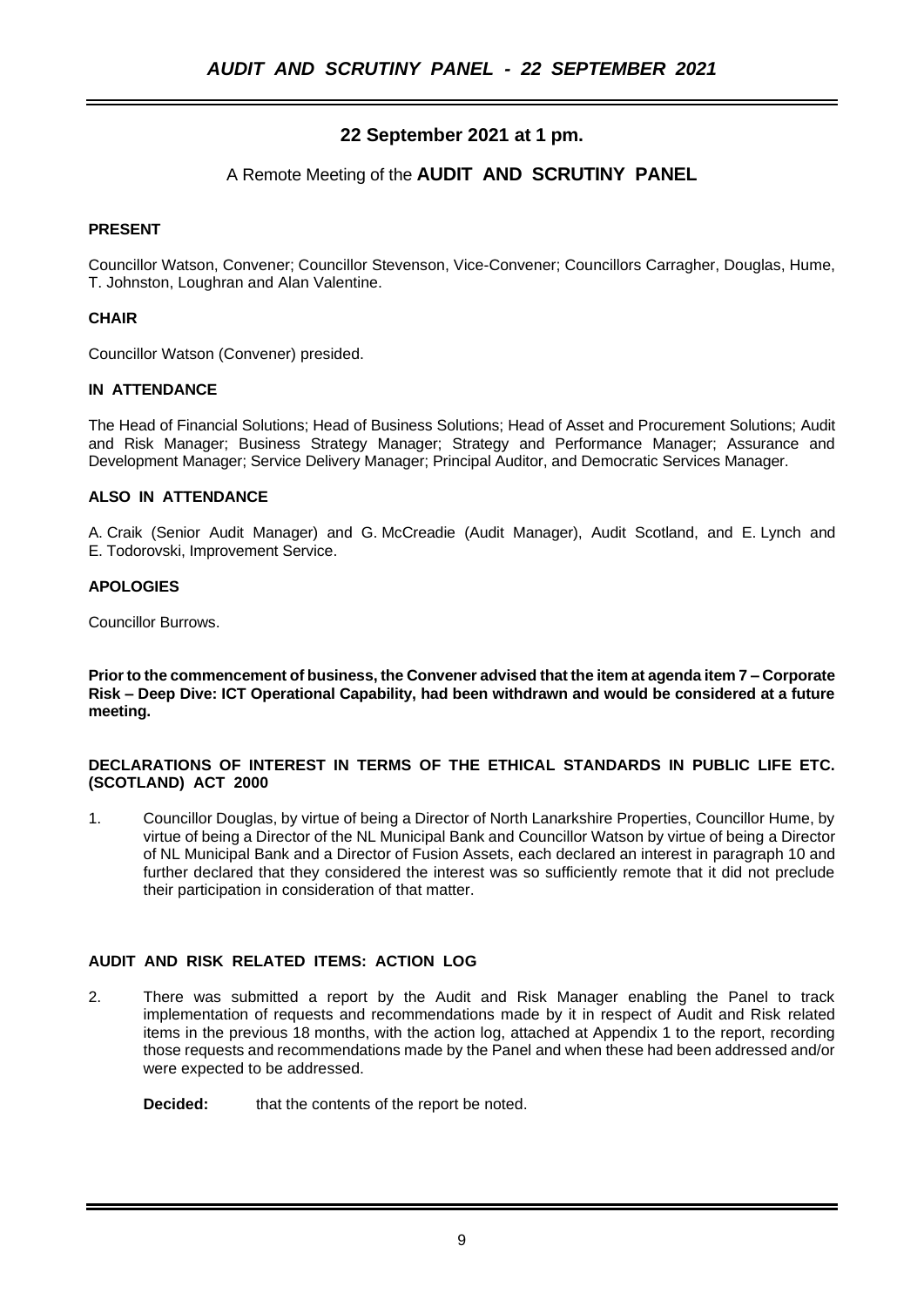## **CLIMATE CHANGE TARGET: NET ZERO BY 2030**

3. There was submitted a report by the Head of Asset and Procurement Solutions providing an overview of progress to date of the Council's performance in reducing its carbon footprint as well as providing details of the new Climate Plan which would continue to be developed over the following months to incorporate Service specific actions (1) explaining that, within the draft Climate Plan, targets had been set for buildings, waste and fleet based on specific requirements and intended action such as the electrification of the Council's fleet by 2030; (2) indicating that the target for buildings was in line with the requirements of the Paris Agreement, attached at Appendix 2 to the report; (3) outlining how it was intended to achieve the challenging targets for buildings; (4) advising that Council housing energy emissions lay outwith the Council's direct or indirect control and, therefore, does not form part of the defined boundary; (5) indicating that, whilst Housing and Property will focus on the achievement of the Energy Efficient Standard for Social Housing, as the vehicle for reducing the emissions of the Council's residential stock, it was not yet apparent whether action will be accelerated in advance of the 2032 target and to what level the stock will achieve; (6) reporting that progress on actions would continue to be monitored via annual data collection, and (7) emphasising the role of the financing of actions, as well as the affordability of delivering necessary actions on an unprecedented scale.

#### **Decided:**

- (1) that the progress made since 24 June 2016 be recognised;
- (2) that it be noted that the draft Climate Plan (ACT 2030), following approval at the Environment and Transportation Committee, will be consulted on during September 2021, and
- (3) that it be recognised that net zero is a target which the Council must strive to achieve against the challenging financial background and demanding timescales.

#### **INTERNAL AUDIT PROGRESS REPORT**

4. There was submitted a report by the Audit and Risk Manager (1) providing an overview of Internal Audit activity; (2) reporting the results of Internal Audit outputs finalised since the last update to the Panel in June 2021; (3) highlighting the most significant issues arising from the completed audit work; (4) updating the Panel on other aspects of the work of Internal Audit, and (5) attaching, as an Appendix to the report, a brief summary of the scope and key findings of each substantive planned audit together with a supplementary pack containing copies of those reports.

#### **Decided:**

- (1) that the findings, conclusions and recommendations of completed Internal Audit reports, together with associated management responses, be noted;
- (2) that Internal Audit provide a report to future meetings of the Panel on progress made in implementing agreed management actions in relation to all audit recommendations categorised as "red" or "amber", and
- (3) that, otherwise, the contents of the report be noted.

#### **INTERNAL AUDIT: FOLLOW-UP OF ACTIONS PREVIOUSLY AGREED BY MANAGEMENT IN RESPONSE TO AUDIT RECOMMENDATIONS**

5. There was submitted a report by the Audit and Risk Manager (1) detailing the extent to which management had implemented actions previously committed to in response to recommendations in Internal Audit reports, where those actions were due to be completed by the end of June 2021; (2) advising that Internal Audit had concluded that 16 of the 33 actions agreed in response to relevant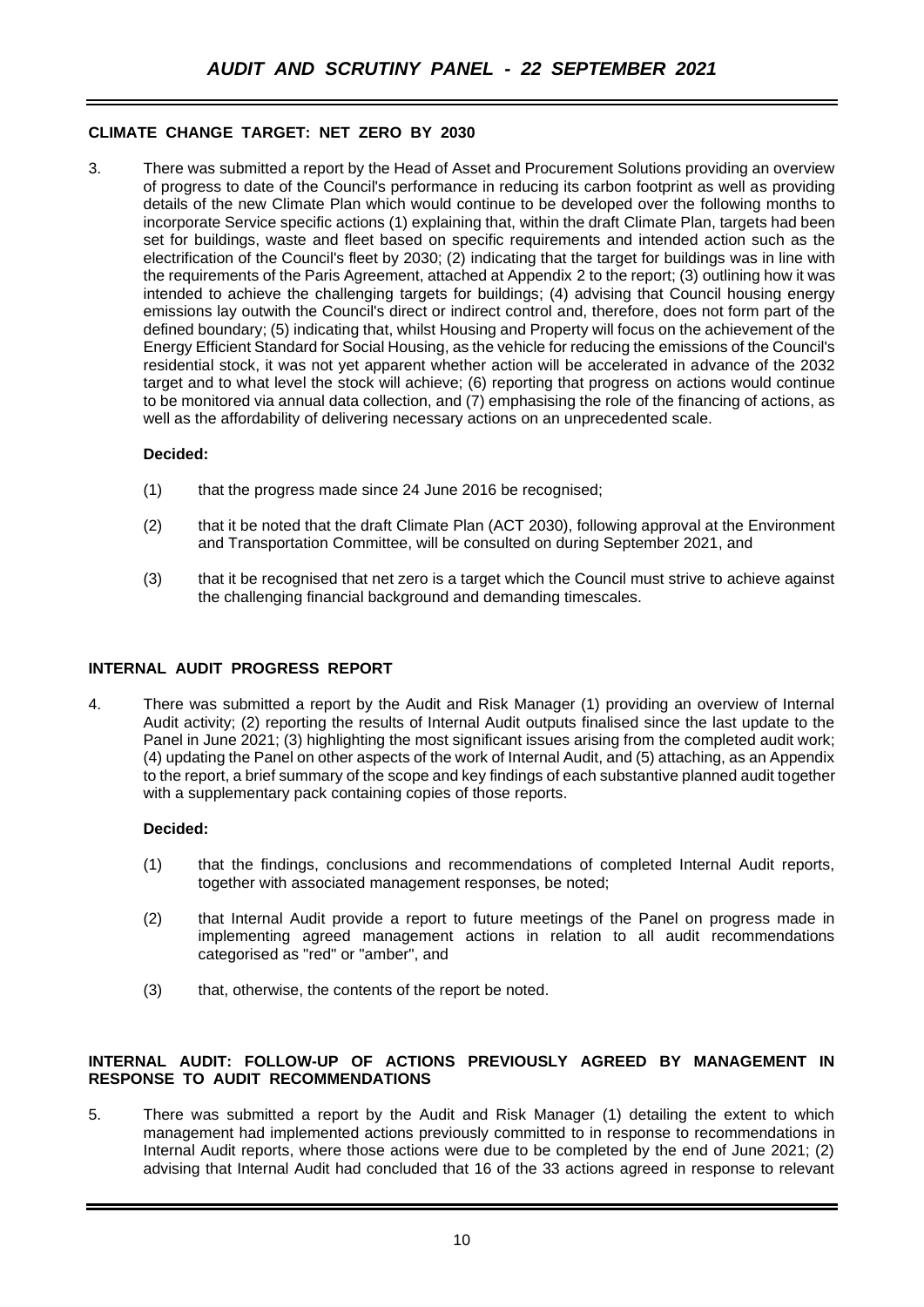Internal Audit recommendations had been completed with 15 partially being implemented and 2 being considered no longer relevant; (3) indicating that Internal Audit had concluded that, in respect of External Audit reports, 4 of the 11 actions had been completed, with 2 having been partially implemented, 3 which were not yet due and 2 that were no longer considered relevant, and (4) attaching, as an Appendix to the report, details of Internal Audit recommendations together with a current status and commentary by Internal Audit.

Discussion took place in respect of the report, attached at Appendix 1 to the report, specifically in relation to business continuity and disaster recovery.

### **Decided:**

- (1) that a report be brought to a future meeting of the Panel providing information on actions progressed and planned by the Council regarding business continuity and disaster recovery, and
- (2) that, otherwise, the contents of the report be noted.

## **INTERNAL AUDIT CHARTER**

6. There was submitted a report by the Audit and Risk Manager (1) explaining that the Internal Audit Charter is an important document which sets out the purpose, authority and principal responsibilities of the Council's Internal Audit Section; (2) seeking approval for the Internal Audit Charter, attached at Appendix 1 to the report, which had recently been reviewed and revised in line with best practice to ensure that it remained up to date and reflected the Council's current arrangements and expectations and that it was consistent with the requirements of the Public Sector Internal Audit Standards (PSIAS) and the associated Local Government Application Note (LGAN); (3) advising that there were no material changes to the proposed Charter for the purpose, authority and principal responsibilities of the Council's Internal Audit Section from that approved by the Panel in 2018, and (4) highlighting that an opportunity had been taken to update job titles and to make some minor amendments to the narrative to ensure that the Charter remained consistent with the PSIAS and LGAN, both of which had been revised since 2018.

**Decided:** that the Internal Audit Charter, attached at Appendix 1 to the report, be approved.

## **P075.1: UPDATE ON THE FIVE FRAMEWORKS SUPPORTING THE PLAN FOR NORTH LANARKSHIRE AND PROGRAMME OF WORK**

7. There was submitted a report by the Head of Business Solutions (1) reporting that, with all five of the corporate inter-related Frameworks (Policy, Performance, Self-Evaluation, Programme and Project Management and Governance) being stood back up in accordance with Council and Service recovery plans, it set out a current position statement for each Framework so as to provide a composite update in support of the Audit and Scrutiny Panel strategic oversight and governance role; (2) advising that the report followed on from the annual update reported to the Panel in September 2020, and advising of the work undertaken to reconfigure and realign the Frameworks in line with the environment within which the Council was now operating; (3) highlighting that the five Frameworks are key to assessing the success of The Plan for North Lanarkshire and monitoring delivery of the Programme of Work; (4) explaining that the ongoing effectiveness of the five Frameworks was vital to not only support delivery of the long-term vision and business as usual activities of the Council, but also to ensure that this was undertaken within the appropriate governance, performance and control frameworks, and (5) reporting on a number of next steps to be taken for the Frameworks to ensure that each remains aligned to The Plan for North Lanarkshire and the Programme of Work.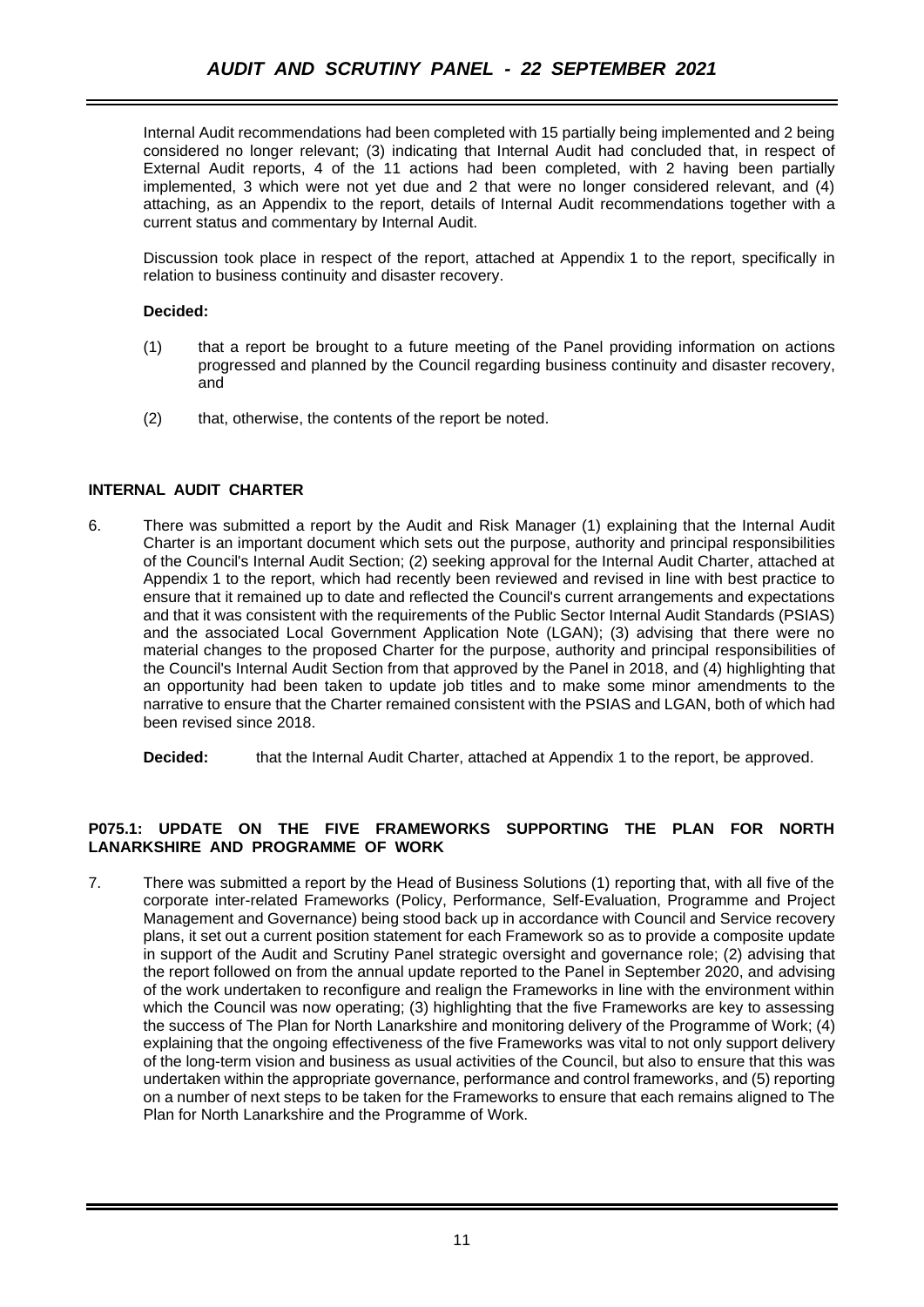## **Decided:**

- (1) that the contents of the report be noted, and
- (2) that the progress update and next steps, including the ongoing review programme for the five Frameworks to ensure that each remains aligned to The Plan for North Lanarkshire and the programme of work, be noted.

## **P075.1: REVIEW AND REFRESH OF THE STRATEGIC SELF EVALUATION FRAMEWORK**

8. There was submitted a report by the Head of Business Solutions (1) recalling that, in order to meet its best value duty, the Council must ensure that arrangements are in place to secure continuous improvement in performance for all the functions and activities undertaken to deliver services and to improve outcomes; (2) reminding the Panel that a 12 week programme to assess the 25 ambition statements in The Plan for North Lanarkshire had been underway in March 2020 when the Covid-19 pandemic hit and the subsequent impact on the implementation of the Council and Service recovery plans meant that the Strategic Self Evaluation Framework had been assessed and had been assigned a timescale for recovery for the end of March 2021; (3) the consequence of the pandemic meant that the 12 week programme therefore became impractical and unable to be resourced and did not progress further; (4) advising that a review and refresh of the Framework provided an opportunity to reframe self-evaluation within the context of the updated programme of work, the changes to the Council's operating model and the ongoing challenges and complexities within the current local government environment; (5) presenting the updated Framework, along with the rolling review programme for 2021 and 2022 which included specific self-evaluation exercises recommended through Internal Audit work, and (6) highlighting the challenge and scrutiny role of the Panel, as part of the assessment process, in line with its responsibility to provide an independent review of the Council's governance, risk management, performance and control frameworks.

#### **Decided:**

- (1) that the content of the report, and accompanying Appendices, be noted;
- (2) that the refreshed Strategic Self Evaluation Framework and rolling review programme, and the requirement therein to ensure that self-evaluation identifies areas for improvement which are focussed on, and contribute to, the delivery of the Programme of Work and achievement of the ambitions set out in The Plan for North Lanarkshire, be noted;
- (3) that the challenge and scrutiny role of the Audit and Scrutiny Panel, in line with its responsibility to provide an independent review of the Council's governance, risk management, performance and control frameworks, be noted, and
- (4) that the next steps, as detailed in the report, be noted.

# **THE PLAN FOR NORTH LANARKSHIRE - PERFORMANCE BENCHMARKING**

9. There was submitted a report by the Head of Business Solutions (1) recalling that the Strategic Performance Framework is one of five inter-related corporate frameworks which are key to assessing the success of The Plan for North Lanarkshire and monitoring delivery of the Programme of Work; (2) explaining that, to ensure that these frameworks remain aligned to The Plan for North Lanarkshire and the Programme of Work, all five are on an annual review and refresh programme which also helps the Council to ensure that it is proactive in responding to social, economic and environmental trends and changes in legislation and governance; (3) indicating that the review of the Strategic Performance Framework has included assessing the range of performance and benchmarking measures contained therein to determine if they remain fit for purpose and are effective in contributing to the Council's performance monitoring, management and scrutiny processes; (4) reporting that arrangements have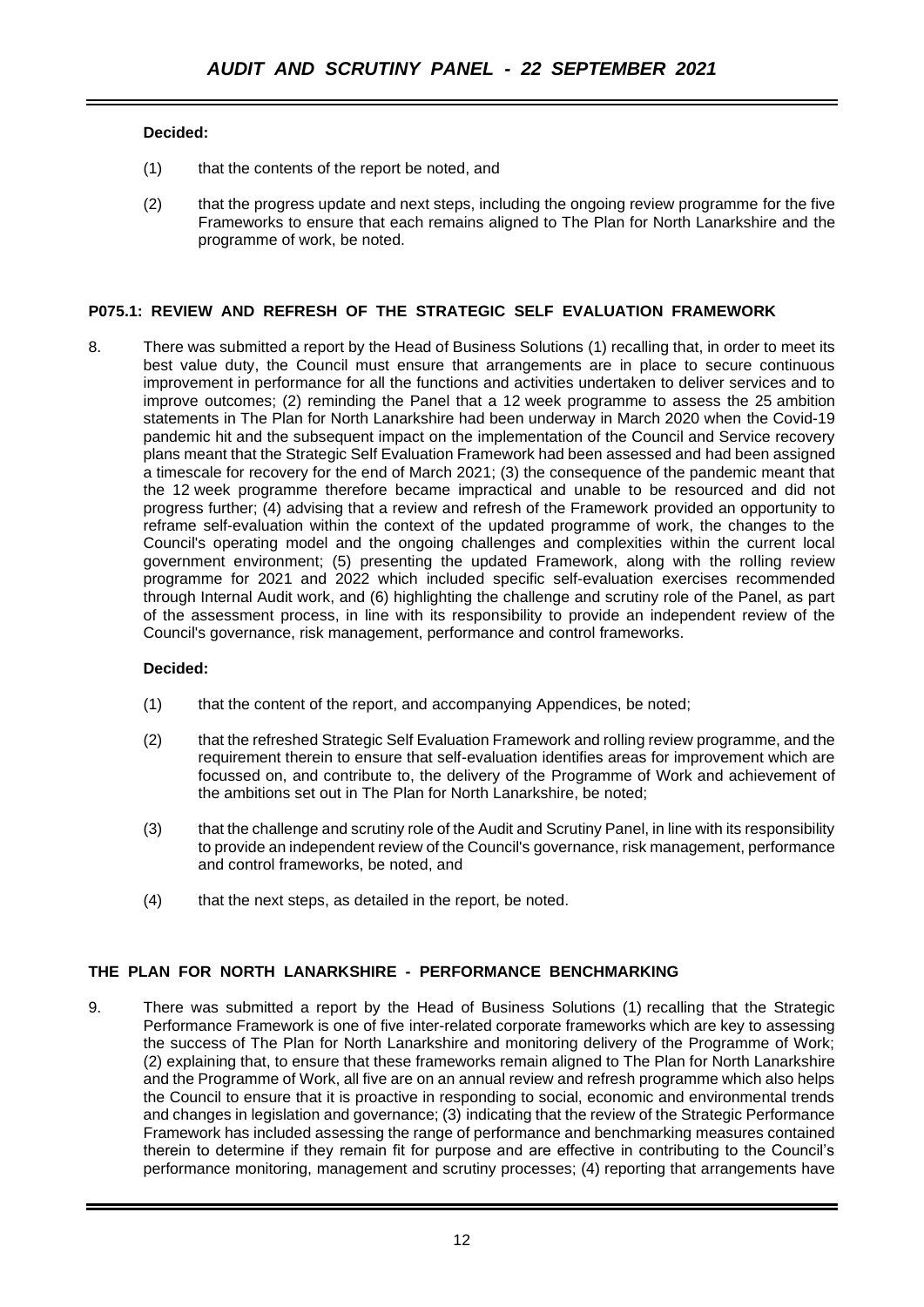also been reviewed and that a Strategic Performance Framework reporting schedule has been established for 2021/2022, as noted by the Panel at its meeting in March 2021, which included arrangements for reporting to Service Committees and the Panel; (4) advising that an ongoing programme of Performance Benchmarking Scrutiny was under development and will look at specific themes in that respect; (5) providing background contextual information, and setting the scene, for a presentation to be provided to the Panel by the Improvement Service, and (6) indicating that any feedback received, and any improvements identified that require to be made to the approach, will be incorporated into the final development of the Performance Benchmarking Programme of Scrutiny moving forward.

Thereon, E. Lynch provided a presentation on benchmarking data to the Panel.

## **Decided:**

- (1) that the contents of the report be noted;
- (2) that it be recognised that the presentation by the Improvement Service establishes the model that will form the Performance Benchmarking Programme of Scrutiny moving forward, and
- (3) that the next steps be noted.

**Prior to consideration of the following item of business, Councillor Douglas, by virtue of being a Director of North Lanarkshire Properties, Councillor Hume, by virtue of being a Director of the NL Municipal Bank and Councillor Watson, by virtue of being a Director of NL Municipal Bank and a Director of Fusion Assets, had each declared an interest and had further declared that they considered the interests were so sufficiently remote that they did not preclude their participation in consideration of the matter.**

#### **ALEOS' GOVERNANCE AND RISK MANAGEMENT: OVERSIGHT AND ASSURANCE REPORT (PROGRAMME OF WORK NO. 75.1 - PART 6)**

10. There was submitted a report by the Head of Business Solutions (1) providing an overview of governance, financial governance and risk management within the Council's arm's length external organisation (ALEOs) and strategic partnership vehicles; (2) describing the monitoring and scrutiny arrangements to the relevant Service Committees which provides the mechanism by which the Council may ascertain that ALEOs are operating effectively, delivering high quality public services, achieving value for money and minimising the threat of potential operational, financial and reputational risks to the Council; (3) providing an update on the insourcing of Cultural, Leisure and Sports Services from Culture and Leisure NL Limited to the Council on 1 April 2021; (4) confirming that the transfer of assets and undertaking from the Campsie's Centre (Cumbernauld) Limited to the Council took place on 30 June 2021, which was slightly later than the previously targeted date of 31 March 2021; (5) providing an overview of ALEOs' stewardship over the previous six months and summarising the measures and recovery strategies that were being put in place by individual companies to resume service delivery as Covid-19 restrictions were lifted, and (6) reporting on the top five risks identified for each company.

#### **Decided:**

- (1) that it be noted that the governance and risk management arrangements within the Council's arm's length service delivery providers remain sufficiently robust, and provide assurance to the Council that the entities delivering services on its behalf are effectively managed;
- (2) that the assessment by the Head of Financial Solutions in relation to those ALEOs where the coronavirus pandemic continues to have a material impact on company trading and financial statements be noted;